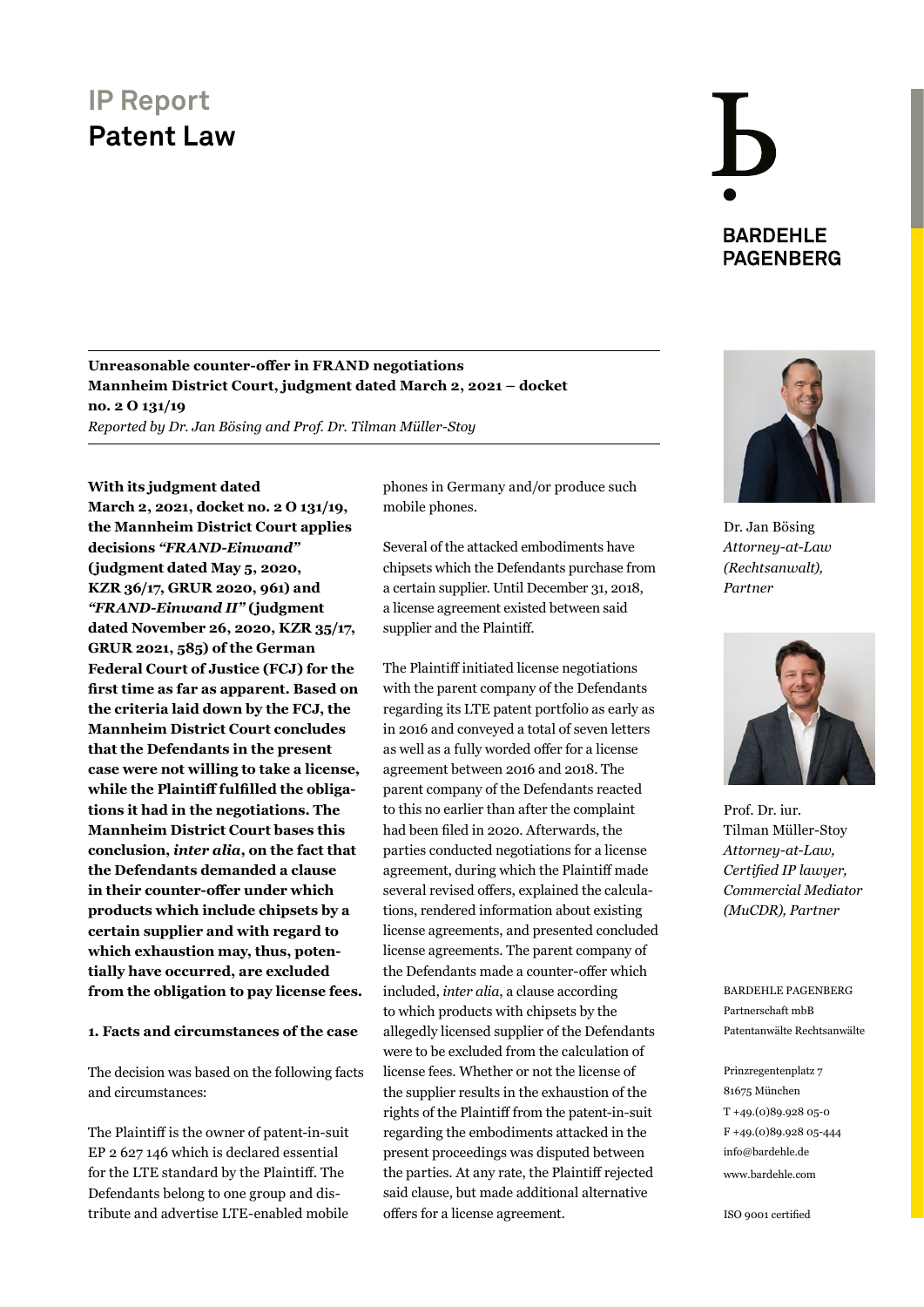# **BARDEHLE PAGENBERG**

### **2. Decision of the Mannheim District Court**

The Mannheim District Court found that the patent-in-suit was infringed and rejected the Defendants' objections, including the FRAND objection. The following passages only intend to discuss in more detail the findings of the Mannheim District Court regarding the FRAND objection of the Defendants in more detail.

Since it was determined that the patentin-suit is essential for the LTE standard, the Plaintiff did not question the dominant market position thus established which is why the judgment does not include any statements in this regard.

Regarding the prerequisites for the FRAND objection, the Mannheim District Court cites the case law of the European Court of Justice (*Huawei v. ZTE*, C-170/13) and the German Federal Court of Justice (*FRAND-Einwand, FRAND-Einwand II*). According to said case law, after the notification of infringement by the patent owner, the infringer has to clearly, unambiguously as well as genuinely and unconditionally declare its willingness to conclude a license agreement with the patent owner on reasonable and non-discriminatory terms and, subsequently, contribute to the negotiations for a license agreement in a purposeful manner. Vice versa, the patent owner on their part has to sufficiently endeavor to do justice to the particular responsibility entailed by their dominant market position and enable an infringer that is generally willing to take a license to conclude a license agreement on reasonable terms.

The Mannheim District Court deems the requirement of an infringement notification by the Plaintiff met at least because of a letter from the Plaintiff to the parent company of the Defendants in which the patent-in-suit was listed with its EP application number.

In contrast, the Mannheim District Court negates the Defendants' willingness to take a license. It bases this assessment on the fact that the parent company of the Defendants made a counter-offer not compliant to FRAND rules and, apart from that, did not facilitate the license negotiations in an appropriate or swift manner either.

The Court states that the counter-offer of the Defendants particularly is not FRAND because it excludes the issue of exhaustion due to the license of the supplier - a question that was disputed between the parties and of economic relevance - and shifts this issue to subsequent negotiations and/or court proceedings. According to the Court, by demanding such a clause to be included in the license agreement, the Defendants reserve the right to not pay any license fees for end devices with chipsets by the supplier in question in order to bring up the disputed question of exhaustion again. The Court continues that, since this issue has considerable consequences for the amount of the compensation regarding the past, the clause has the effect of making it impossible to specifically quantify the Defendants' obligation to perform.

Additionally, the Mannheim District Court finds that the Defendants' conduct during the negotiations in other respects shows their lacking willingness to genuinely and purposefully facilitate the FRAND negotiations. For example, the Court continues, the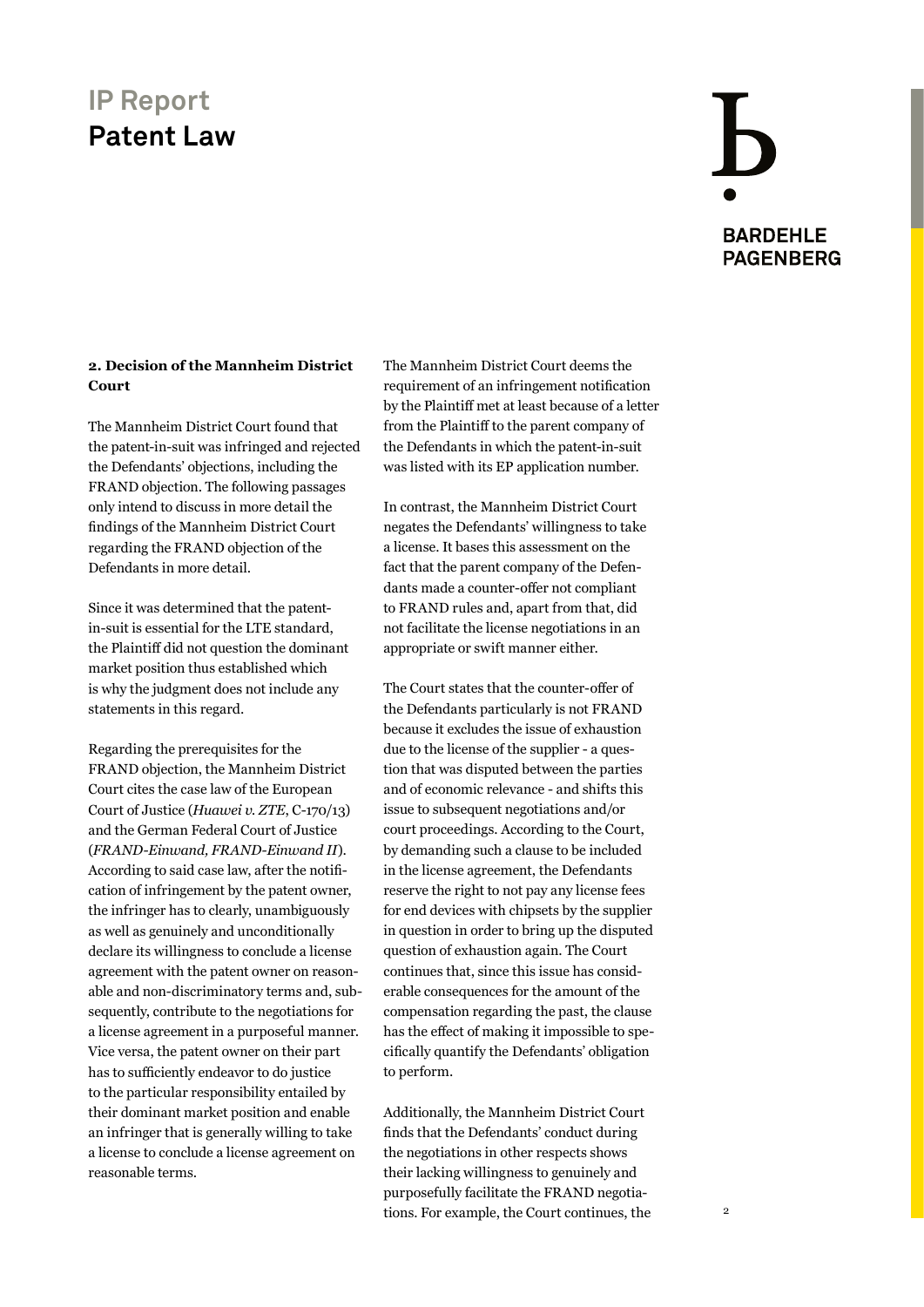# **BARDEHLE PAGENBERG**

Defendants did not sufficiently endeavor to solve the issue of exhaustion by way of negotiations, but rather saved bargaining chips for the infringement proceedings. Moreover, according to the Court, during the negotiations, the Defendants made hesitant statements, the content of which was inconsistent and lacked factual consideration of the Plaintiff's submissions, which suggests dilatory tactics.

In contrast, the Court finds that the Plaintiff fulfilled its obligations by presenting several FRAND license agreements and sufficiently explaining them. In particular, the Court continues, the Plaintiff reacted in a flexible manner and revised its offers for the benefit of the Defendants several times during the negotiations. The Court also finds that, according to the experience the Court has and according to the license agreements concluded by the Plaintiff, the contents of the offers are FRAND.

#### **Comments**

Even though it appears that the Mannheim District Court applied the FCJ's case law regarding the FRAND objection for the first time in the present decision, the Court's explanations regarding the FRAND objection are hardly a different read than prior to the FCJ decisions. The reason for this is that the second Civil Chamber of the Mannheim District Court handling the present case had already assessed FRAND objections based on the willingness to take a license of infringers to a considerable degree, even before the decisions of the FCJ. In the meantime, the FCJ has confirmed this approach, i.e. the Mannheim District Court did not have any reason to fundamentally change its assessment of FRAND objections. Only the findings of the Mannheim District Court regarding the patentee's willingness to grant a license are slightly more firm than in its previous case law; this is in line with the decisions of the FCJ, according to which both parties' willingness to conclude a license agreement needs to be assessed in the context of a FRAND objection.

What is remarkable are the explanations the Mannheim District Court offers regarding the counter-offer of the Defendants and the included clause for excluding products, with respect to which exhaustion has allegedly already occurred. In this respect, the Mannheim District Court draws a parallel with a counter-offer which includes the determination of the license fee by the SEP owner with the possibility of a retrospective judicial review pursuant to Sec. 315 German Civil Code. Making reference to its judgment dated August 18, 2020, docket no. 2 O 34/19 (GRUR-RS 2020, 20358), the Mannheim District Court states that such a counter-offer regularly does not suffice because even such a counter-offer includes a proviso with which the infringer shifts content-related contention between the parties about the amount of the license fee to subsequent proceedings. This justification is remarkable inasmuch as, in the referenced proceedings, docket no. 6 U 130/20 (GRUR-RS 2021, 9325), with its order dated February 12, 2021, the Karlsruhe Higher District Court discontinued the enforcement proceedings, justifying it specifically stating that an infringer that